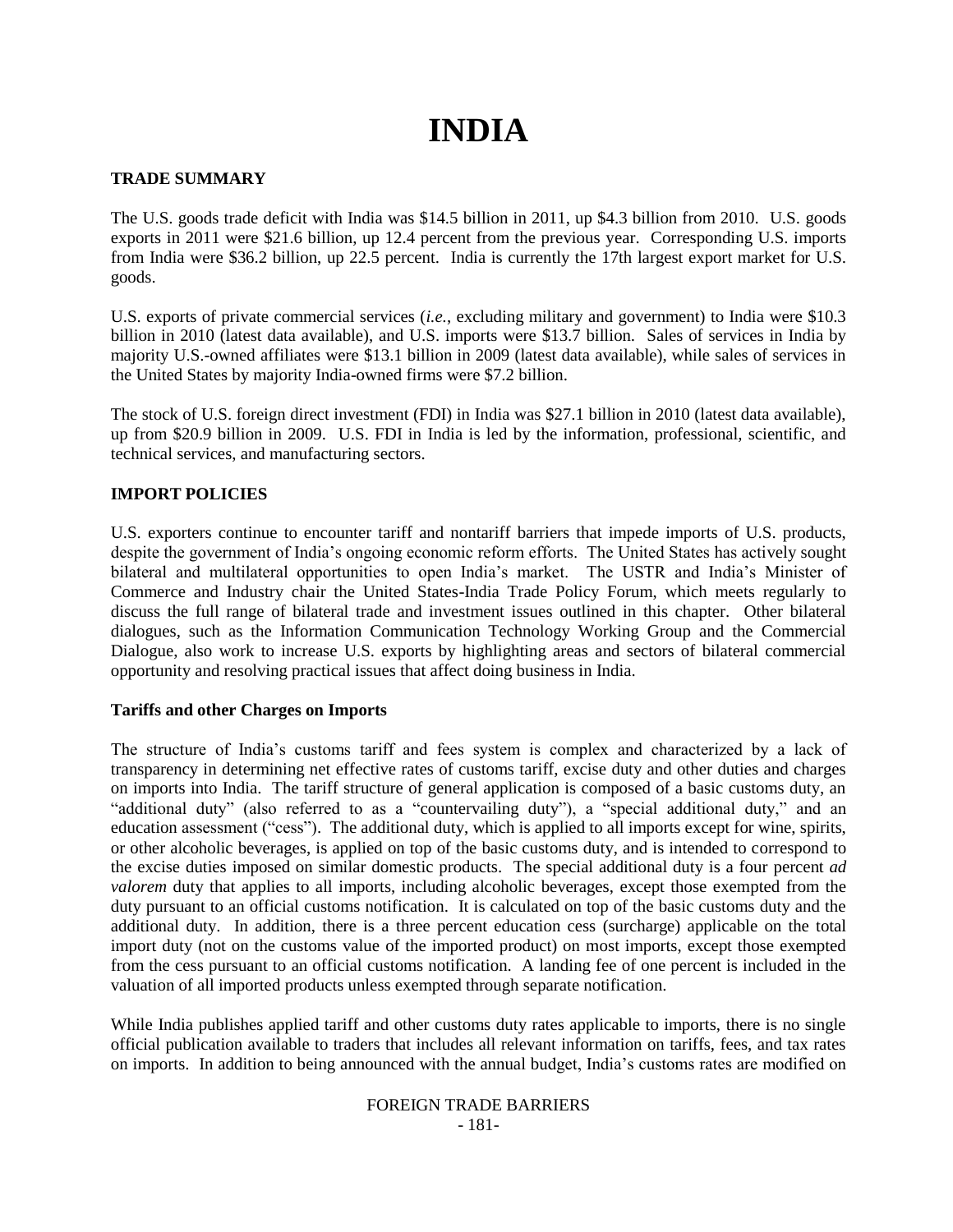an *ad hoc* basis through notifications in the Gazette of India and numerous exemptions that vary according to product, user, or specific export promotion program, rendering the system complex to administer and more open to administrative discretion.

In order to determine the applicable applied tariff or other customs duty rate, importers must crossreference separate customs and excise tax schedules with any applicable customs or excise notification that may subject the product to higher or lower rates than set forth in the schedules. Determining whether such notifications exist is extremely difficult and in some cases nearly impossible. For example, in conjunction with the publication of the annual budget in 2011, India"s Central Board of Excise and Customs (CBEC) published a list of the almost 1,000 notifications in effect on that date, which modified the applicable duty rates on an even greater number of Harmonized System tariff lines. An importer must then determine whether CBEC issued any tariff-related notifications in respect of a given product subsequent to that listing at the time of the annual budget. In 2011, CBEC issued 130 such notifications. When these notifications are read with accompanying product lists and qualifying conditions issued separately by CBEC, it can be very difficult to determine what the net customs tariff and total effective duty rates are on a given imported product. This system lacks transparency and imposes significant burdens on importers. Working with a private publisher, the Ministry of Finance has implemented a subscription-based online database (http://www.custadaindia.com/) and CD database of tariff rates and nontariff measures.

India"s tariff regime is also characterized by pronounced disparities between bound rates (*i.e.*, the rates that under WTO rules generally cannot be exceeded) and the most favored nation (MFN) applied rates charged at the border. According to the WTO, India"s average bound tariff rate was 46.4 percent, while its simple MFN average applied tariff for 2010 was 12 percent. Given this large disparity between bound and applied rates, U.S. exporters face tremendous uncertainty because India has considerable flexibility to change tariff rates at any time. While India has bound all agricultural tariff lines in the WTO, over 30 percent of India"s non-agricultural tariffs remain unbound, *i.e.*, there is no WTO ceiling on the rate.

Despite its goal of moving toward Association of Southeast Asian Nations (ASEAN) tariff rates (approximately five percent on average), India has not reduced the basic customs duty in the past four years. India also maintains very high tariff peaks on a number of goods, including flowers (60 percent), natural rubber (70 percent), automobiles and motorcycles (60 percent for new products, 100 percent for used products), coffee (100 percent), poultry (30 percent to 100 percent), and textiles (some *ad valorem* equivalent rates exceed 300 percent).

Many of India"s bound tariff rates on agricultural products are among the highest in the world, ranging from 100 percent to 300 percent, with an average bound tariff of 118.3 percent. While many Indian applied tariff rates are lower (averaging 33.2 percent on agricultural goods in 2010), they still present a significant barrier to trade in agricultural goods and processed foods used by food processors and retailers (*e.g.*, potatoes, apples, grapes, canned peaches, chocolate, cookies, and frozen french fries and other prepared foods used in quick-service restaurants). The large gap between bound and applied tariffs in the agriculture sector allows India to use tariff policy frequently to adjust the level of protection in the market, creating uncertainty for traders. For example, in April 2008, in an effort to curb inflation, India reduced applied duties on crude edible oils and corn to zero, refined oils to 7.5 percent, and butter to 30 percent. However, in November 2008, India raised crude soy oil duties back to 20 percent and then reduced them again to zero in March 2009.

India has taken steps to reduce and simplify the general rate of central excise duty for domestic products, reducing the corresponding "additional duties" paid on imported products. For example, in 2009, as part of an economic stimulus package, India cut the excise duty on most products from 10 percent to 8 percent.

#### FOREIGN TRADE BARRIERS -182-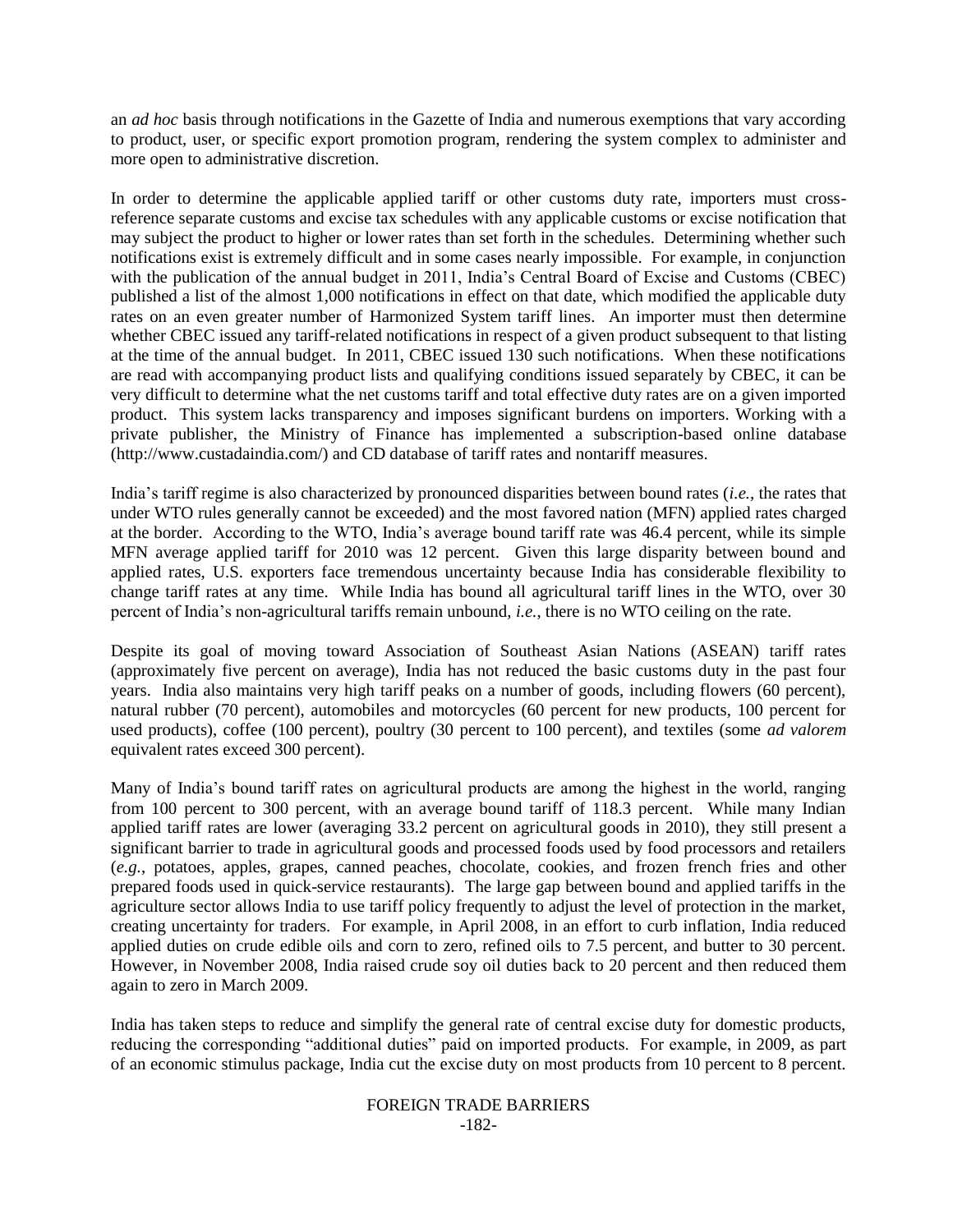Later that year, India implemented dual excise rates of four percent and eight percent *ad valorem*, which actually doubled the four percent duty rate on several items (*e.g.*, man-made textiles, ceramic tiles, plywood, wood products, writing ink, zip fasteners, and MP3/MP4 players). The fiscal year 2009-2010 budget, however, reversed the stimulus cut in the general excise duty and set it back to 10 percent, where it remains.

In July 2007, after the United States initiated WTO dispute settlement procedures to challenge the additional duty on alcoholic beverages, India issued a customs notification exempting alcoholic beverages from the additional duty. (Under the prior customs notification, imports of alcoholic beverages were subject to rates of additional duty ranging from 20 percent to 150 percent *ad valorem* and in some cases higher specific duties.) Simultaneously, India raised the basic customs duty on wine from 100 percent to 150 percent. The basic customs duty on distilled spirits remained at 150 percent. When India exempted alcoholic beverages from the additional duty, it announced it was doing so in lieu of applying state-level excise duties on wine and spirits. These state-level taxes can result in imported wine and spirits being taxed at a significantly higher rate than like domestic products.

Imports also are subject to state-level value-added or sales taxes and the Central Sales Tax as well as various local taxes and charges. In September 2007, India issued a customs notification allowing importers to apply for a refund of the special additional duty paid on imports subsequently sold within India and for which the importer has paid state-level value-added taxes. Importers report that the refund procedures are cumbersome and time-consuming. India announced its intention to implement a national goods and services tax (GST) by 2011, which has been extended to 2012, that would replace most indirect taxes, including various charges on imports. Implementation of a national GST, however, will first require amending the Indian Constitution.

# **Import Licensing**

India maintains a "negative list" of imported products subject to various forms of nontariff regulation. The negative list is currently divided into three categories: banned or prohibited items (*e.g.*, tallow, fat, and oils of animal origin); restricted items that require an import license (*e.g.*, livestock products and certain chemicals); and "canalized" items (*e.g*., petroleum products and some pharmaceuticals) importable only by government trading monopolies subject to cabinet approval regarding timing and quantity. India, however, often fails to observe customary transparency requirements such as publication of this information in the Official Gazette or notification to WTO Committees, which can, in practice, act as a barrier to trade.

India allows imports of second-hand capital goods by the end users without requiring an import license, provided the goods have a residual life of five years. Refurbished computer spare parts can only be imported if an Indian chartered engineer certifies that the equipment retains at least 80 percent of its residual life, while refurbished computer parts from domestic sources are not subject to this requirement. India has required import licenses for all remanufactured goods since 2006. India"s official Foreign Trade Policy, last issued in October 2011, treats remanufactured goods the same as second-hand products and provides no criteria for different levels of transformation that would distinguish remanufactured, refurbished, reconditioned, and second-hand goods. As with licensing requirements on other products, U.S. industry representatives report that the requirement is onerous as implemented: the license application requires excessive details; quantity limitations are set on specific part numbers; the delay between application and grant of the license is long and creates uncertainty; and in some cases industry representatives report that they have been unable to obtain a license.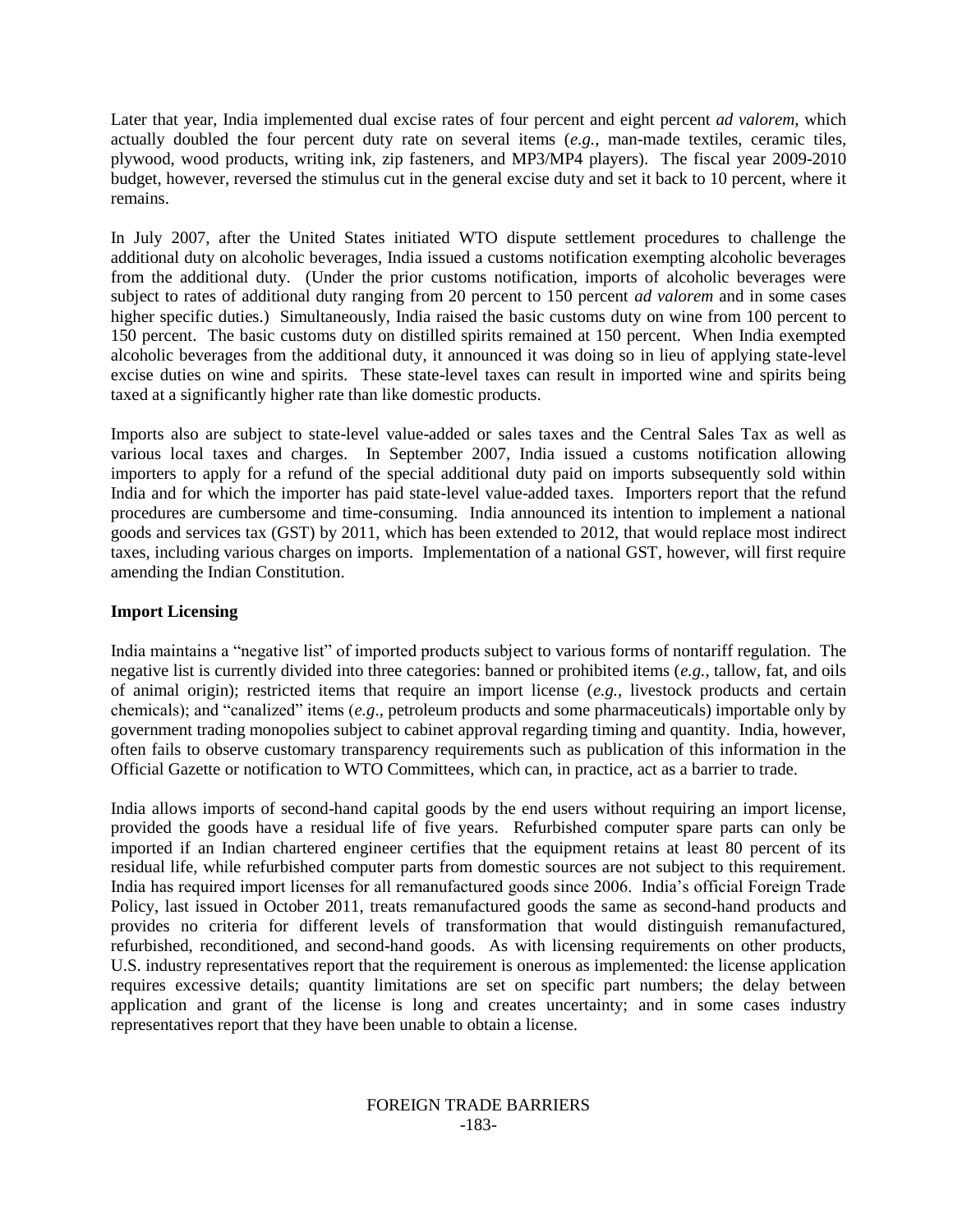Since 2005, India has subjected imported boric acid to stringent requirements, including arbitrary quantity limitations and conditions applicable only to imports used as insecticide. Traders (*i.e.*, wholesalers) of boric acid for non-insecticidal use remain unable to import boric acid for resale because they are not end users of the product and cannot obtain no-objection certificates (NOCs) from the Ministry of Agriculture. NOCs are required before applying for import permits from the Ministry of Agriculture"s Central Insecticides Board & Registration Committee. Meanwhile, local refiners continue to be able to produce and sell non-insecticidal boric acid, with a requirement only to maintain records showing they are not selling to insecticidal end users.

## **Customs Procedures**

U.S. exporters have raised concerns regarding India"s application of customs valuation criteria to import transactions. India"s valuation procedures allow India"s customs officials to reject the declared transaction value of an import when a sale is deemed to involve a lower price compared to the ordinary competitive price. U.S. exporters have reported that India's customs valuation methodologies do not reflect actual transaction values and raise the cost of exporting to India beyond applied tariff rates. U.S. companies have also faced extensive investigations related to their use of certain valuation methodologies when importing computer equipment. Companies have reported being subjected to excessive searches and seizures.

Furthermore, as explained above, India does not assess the basic customs duty, additional duty, and special additional duty separately on the customs value of a given imported product. Rather, India assesses each of these duties cumulatively, that is, the additional duty is assessed on the sum of the actual (or transaction) value and the basic customs duty, while the special additional duty is assessed on the sum of the actual (or transaction) value, the basic customs duty, and the additional duty. This can result in importers paying higher duties than they should be liable for on the basis of the actual value of their imported product.

India"s customs officials generally require extensive documentation, which inhibits the free flow of trade and leads to frequent and lengthy processing delays. In large part this is a consequence of India"s complex tariff structure and multiple exemptions, which may vary according to product, user, or intended use. While difficulties persist, India has shown improvement in this area through the automation of trade procedures and other initiatives.

Motor vehicles may be imported through only three specific ports and only from the country of manufacture.

# **GOVERNMENT PROCUREMENT**

India applies sector-specific procurement policies in certain areas, such as defense procurement. India"s defense "offsets" program requires companies to invest 30 percent or more of the value of contracts above Rs 300 crores (\$67 million) in Indian produced parts, equipment, or services. Recently, offsets were expanded to include civil aviation. Offset requirements are often so onerous that they dissuade foreign companies from bidding. In addition, it is not uncommon for the Defense Ministry to request significant changes to previously accepted offset proposals. India has indicated that it is considering broadening the areas of acceptable offsets, but a new policy has not been announced.

India"s government procurement practices and procedures are often not transparent. Foreign firms also rarely win Indian government contracts due to the preference afforded to Indian state-owned enterprises and the prevalence of such enterprises. Similarly, the 2006 Micro, Small and Medium Enterprise (MSME) Act authorizes the government to provide procurement preferences to MSMEs. India requires purchase of

#### FOREIGN TRADE BARRIERS -184-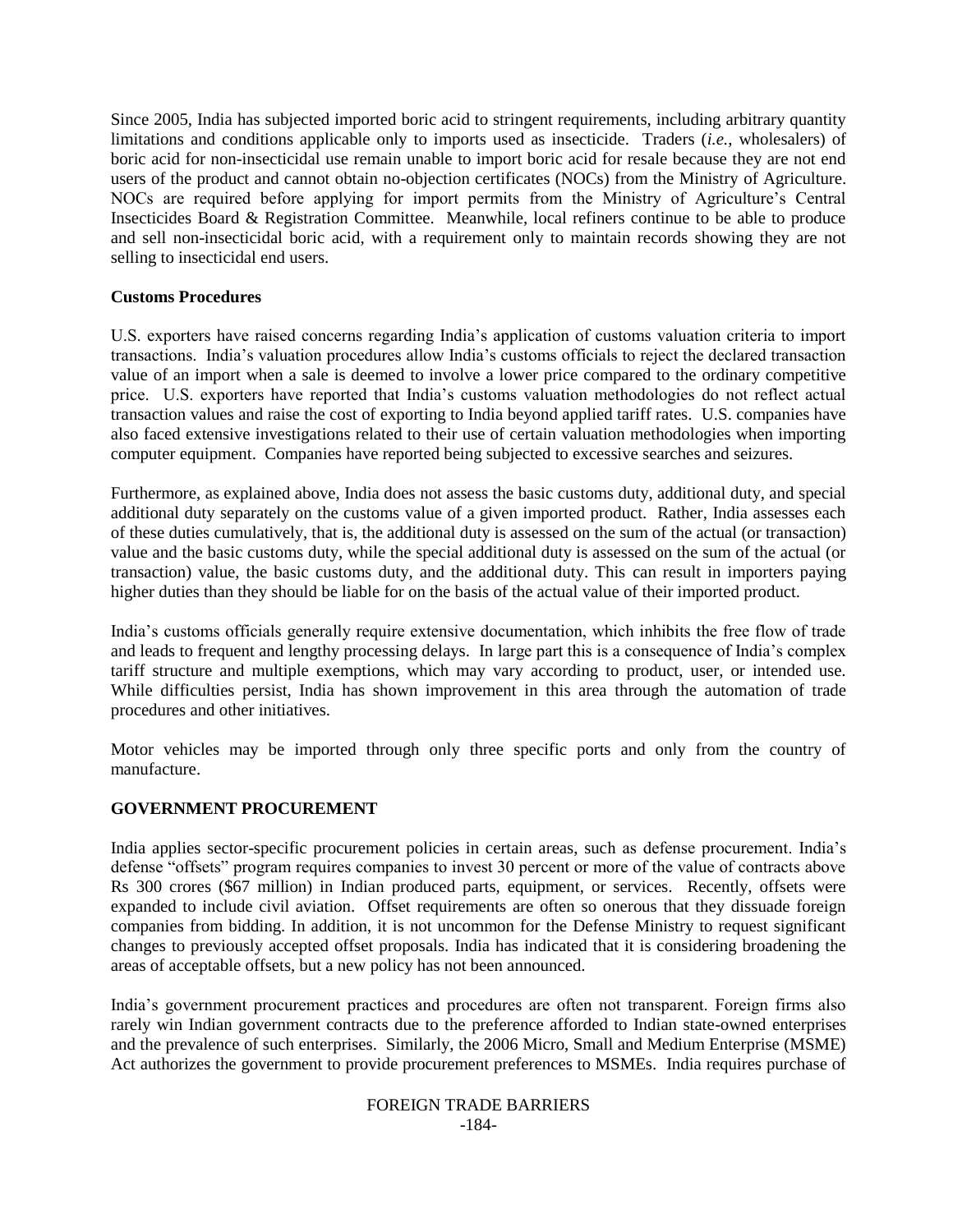certain items from MSMEs, but this list has been gradually reduced to 21 specific goods and services (*e.g*., pickles/chutneys, bread, wood furniture, wax candles, safety matches, and fireworks). India provides similar preferences to government-registered "small scale industry units" for certain products.

India is not a signatory to the WTO Agreement on Government Procurement (GPA), but became an observer to the WTO Committee on Government Procurement in February 2010. In response to domestic pressure to increase procurement transparency, the government of India released two draft public procurement bills for public comment in September 2011, one prepared by the Ministry of Finance and the other prepared by the Planning Commission. Through these draft bills, India is seeking to harmonize its various procurement instructions, guidelines, and recommendations into one law. The United States submitted comments on both drafts, which included concerns that certain provisions appeared to deviate from the best practices set out in the revision of the GPA approved in December 2011. In February 2012, the Group of Ministers on corruption approved a second draft based on the Ministry of Finance bill incorporating some comments received but still containing provisions of concern to the United States. The revised draft public procurement law may be considered during the 2012 "Budget Session" of Parliament.

## **EXPORT SUBSIDIES**

India"s tax exemption for profits from export earnings has been completely phased out, but tax holidays continue for certain export-oriented enterprises and exporters in Special Economic Zones. In addition to these programs, India continues to maintain several other export subsidy programs, including duty drawback programs that appear to allow for drawback in excess of duties levied on imported inputs. India also provides pre-shipment and post-shipment financing to exporters at a preferential rate. India"s textile industry enjoys subsidies through various modernization schemes, such as the Technology Upgradation Fund Scheme and the Scheme for Integrated Textile Parks. In 2011, India reinstated the previously suspended Duty Exemption Passbook Scheme for cotton and yarn; this program enables exporters to earn credits that they can sell to importers, who can apply for duty-free import status for certain products. Numerous other sectors, including paper, rubber, toys, leather goods, and wood products receive subsidies tied to export performance. After several consecutive years of not submitting a subsidies notification, India recently submitted two notifications to the WTO Committee on Subsidies and Countervailing Measures (SCM Committee), both of which notify only one central government program of preferential tax incentives related to Free Trade Zones, Special Economic Zones, and Export Processing Zones covering the 2003-2009 time period. These notifications were substantially incomplete, as they failed to notify several well-known subsidies, including export subsidy programs maintained by India. Because of India"s failure to notify its subsidy programs in a timely manner, USTR "counter-notified" 50 Indian subsidy programs to the WTO Subsidies Committee in October 2011 under Article 25.10 of the SCM Agreement.

The United States submitted a formal request to the SCM Committee in February 2010 requesting a calculation of the export competitiveness of Indian textile and apparel products. The resulting calculation, published in March 2010, indicated that, with respect to textile and apparel products, India had met the definition of "export competitiveness" set out in Article 27.6 of the SCM Agreement. As a result, India must phase out export subsidies for those products over a period of eight years, in accordance with the SCM Agreement. Since the calculation, India has announced some reductions in duty drawback rates for textile products and the intention to eliminate certain subsidy programs. However, India not only continues to offer subsidies to the textiles and apparel sector designed to promote exports; it has also extended or expanded such programs, and even implemented new export subsidy programs that benefit the textiles and apparel sector.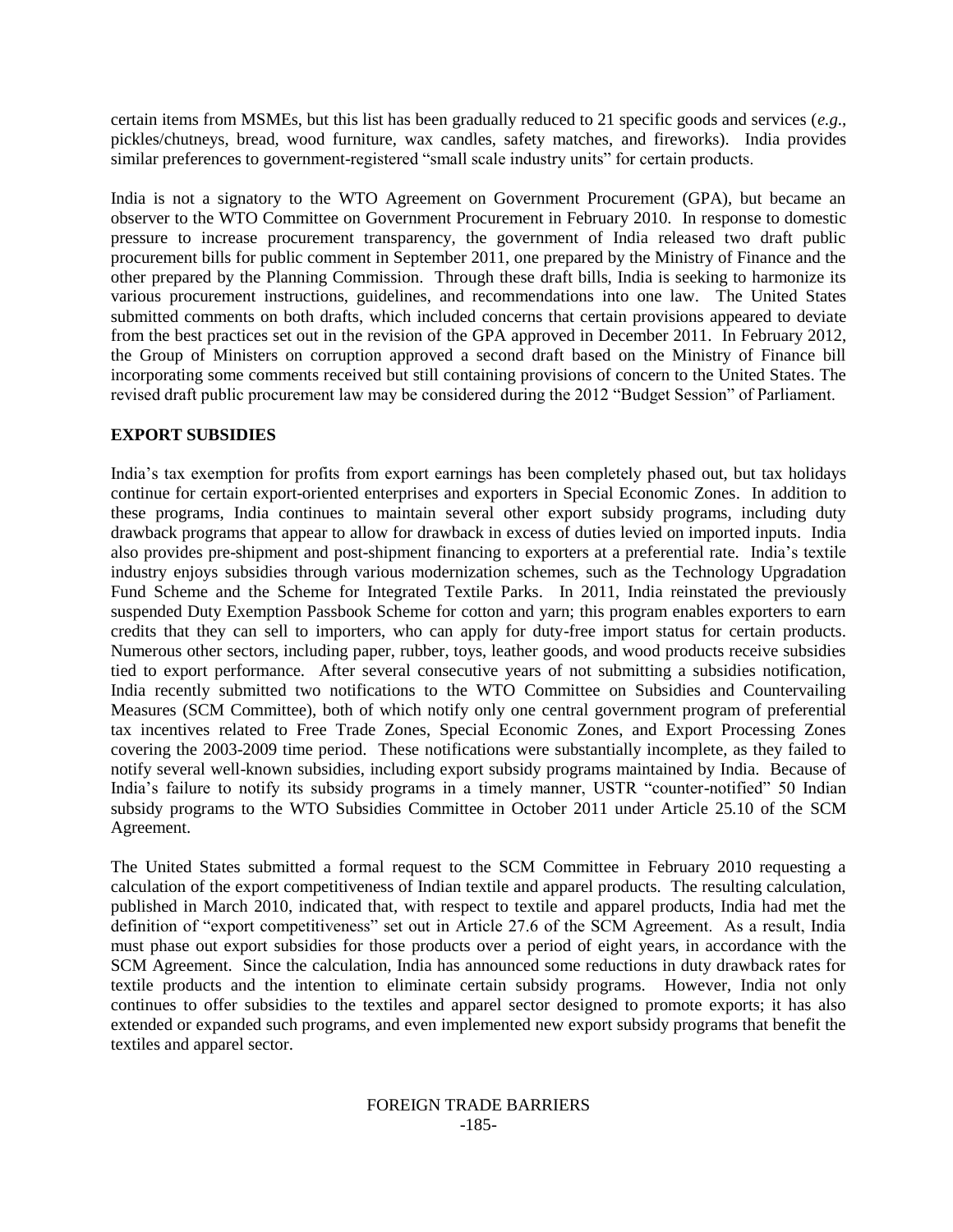There is a special initiative for agricultural exports in India"s Foreign Trade Policy 2009-2014, including a scheme called *Vishesh Krishi Gram Upaj Yojana* (VKGUY – "Special Agriculture Produce Scheme"), aimed at boosting exports of fruits, vegetables, flowers, some forest products, and related value-added products. Under the plan, exports of these items qualify for a duty-free credit that is equivalent to five percent of their free-on-board export value. The credit is freely transferable and can be used to import a variety of inputs and capital goods. To mitigate the impact of the global economic slowdown on exports, the government has made several additional agricultural products eligible under VKGUY, such as soybean meal, marine products, and tea.

## **INTELLECTUAL PROPERTY RIGHTS PROTECTION**

India remains on the Priority Watch List in the 2011 Special 301 Report because of concerns regarding weak protection and enforcement of intellectual property rights (IPR). Although India continues to make incremental progress towards establishing a more comprehensive and stable legal framework for the recognition and protection of IPR, India needs to improve its IPR regime by providing stronger protection for copyrights, trademarks, and patents. India also needs to provide effective protection against unfair commercial use of undisclosed test and other data generated to obtain marketing approval for pharmaceutical and agrochemical products.

While amendments have been introduced in the Indian Parliament to modernize India"s copyright regime, such legislation was not enacted in 2011. The United States has raised a number of concerns with the draft copyright legislation, including inadequate protection against unlawful circumvention of technological protection measures connected to Indian and foreign rights holders' copyrighted works. Large-scale copyright piracy, especially in the software, optical media, and publishing industries, continues to be a major problem. In addition, India"s criminal IPR enforcement regime remains weak. More police action against those engaged in manufacturing, distributing, or selling pirated and counterfeited goods as well as expeditious judicial dispositions for criminal IPR infringement actions and imposition of deterrent-level sentences, is needed. The United States also encourages India to consider legislative options to combat more effectively hard goods and digital piracy.

## **SERVICES BARRIERS**

The Indian government has a strong ownership presence in major services industries such as banking and insurance, while private firms play a preponderant to exclusive role in some of the fastest growing areas of the services sector, such as information technology and business consulting. Key sectors such as telecommunications, financial services, and legal services remain either closed to foreign investment or are subject to restrictions on foreign participation.

## **Insurance**

Foreign equity in the insurance sector is currently limited to 26 percent of paid-up capital. India introduced legislation in late 2008 to allow foreign equity participation of up to 49 percent and also allow entry of foreign re-insurers. In 2009, the Insurance Laws (Amendment) Bill went to the Standing Committee on Finance for evaluation; the Committee did not release its report on the bill until December 2011, recommending against increasing the 26 percent foreign equity cap. As lawmakers continue to consider increasing foreign investment in the sector, many existing investors are approaching 10 years of doing business in India. Under current regulations, at the 10 year mark, any partner in an insurance enterprise is required to divest its equity stake down to 26 percent. Given the 26 percent equity cap, this requirement effectively applies only to Indian partners, as a result of which many existing joint ventures

#### FOREIGN TRADE BARRIERS -186-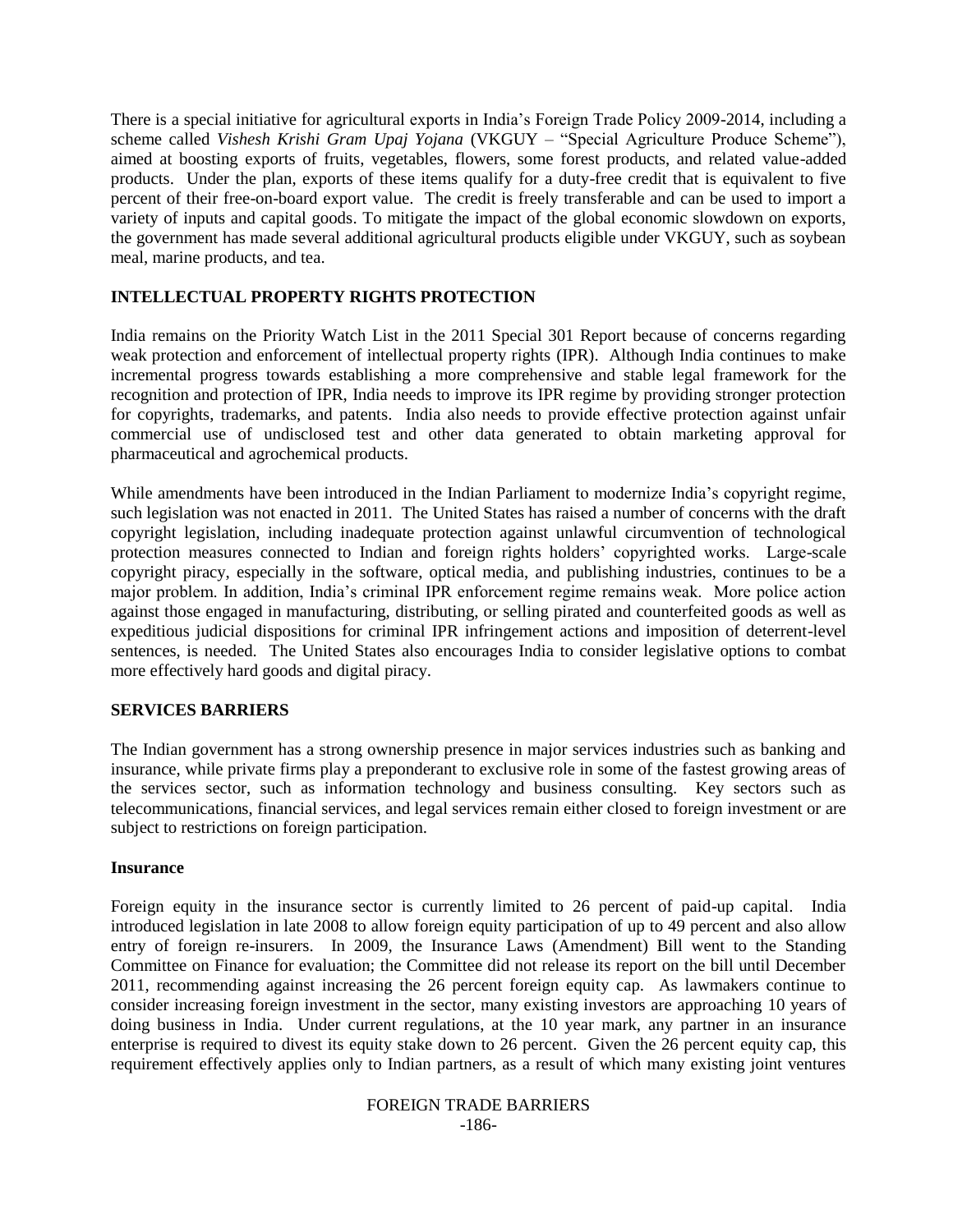may be required to locate new Indian partners or otherwise modify their ownership structure. While the Insurance Regulatory and Development Authority said it plans to publish a clarification of these regulations, foreign investors continue to operate in an environment of extreme uncertainty.

## **Banking**

Although India allows privately held banks to operate in the country, the banking system is dominated by government-owned banks and direct investment by foreign banks is subject to restrictions. State-owned banks account for roughly 72 percent of the assets and 86 percent of all bank branches in the banking system. As of September 2011, there were 38 foreign banks with 321 branch offices operating in India under approval from the Reserve Bank of India (RBI), including four U.S. banks with a total of 52 branches. Under India"s branch authorization policy, foreign banks are required to submit their internal branch expansion plans on an annual basis, but their ability to expand is severely limited by nontransparent quotas on branch office expansion. No licenses to open additional bank branches have been issued to U.S. banks since March 2009, despite several banks having applied.

In the past, foreign banks have not opened wholly-owned subsidiaries because of RBI-imposed caps on ownership. Foreign banks are not authorized to own more than five percent of on-balance sheet assets of an Indian private bank without approval by the RBI, while individual investors, including foreign investors, cannot own more than 10 percent of any private bank. Total foreign ownership from all sources (FDI, foreign institutional investors, and non-resident Indians) cannot exceed 74 percent. In addition, voting rights are capped at 10 percent.

In January 2011, the RBI issued an update to its Road Map for Foreign Bank Entry. After receiving feedback to this paper, the RBI in August 2011 issued guidelines for setting up new private sector banks, including foreign banks. According to these guidelines, foreign direct investment in private sector banks would be limited to 49 percent for the first five years of investment, after which it could be raised to 74 percent, but with individual shareholding limited to five percent. The new guidelines also propose that shareholding of five percent or more in a bank be subject to prior RBI approval. These guidelines cannot enter into force, however, until the passage of certain amendments to the Banking Regulation Act. The amendments are expected to be presented in the Parliament in 2012.

## **Audiovisual Services**

Although India has removed most barriers to the importation of motion pictures, U.S. companies continue to experience difficulty importing film and video publicity materials and are unable to license merchandise in connection with movies due to royalty remittance restrictions. The industry had also been experiencing difficulty importing digital masters of films loaded on an electronic medium as opposed to those imported on cinematographic film, owing to a different customs duty structure. Beginning with its fiscal year 2010- 2011 annual budget, India started charging a customs duty only on the value of the carrier medium for films, as well as for music and gaming software imported for distribution. In all such cases, the value representing the transfer of intellectual property rights is also subject to a service tax.

U.S. companies continue to face difficulties with India"s "Downlink Policy." Under this policy, international content providers that down-link programming from a satellite into India, must establish a registered office in India or designate a local agent. U.S. companies have reported that this policy is overly burdensome and can result in having a taxable presence in India. India also requires that foreign investors have a net worth of \$1 million (up from the previous amount of \$300,000) in order to be allowed to

#### FOREIGN TRADE BARRIERS -187-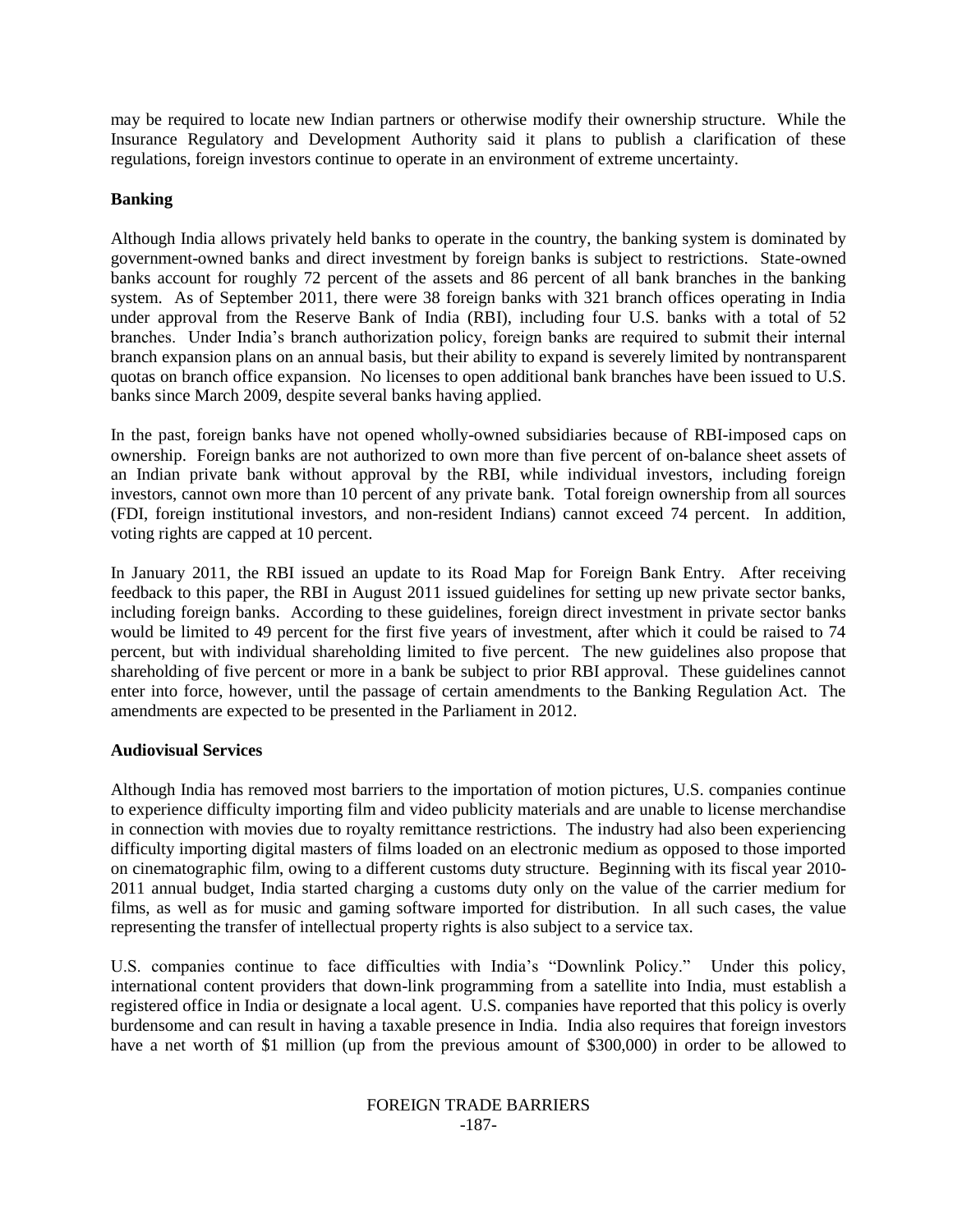downlink an initial content channel, and an additional \$500,000 (up from the previous amount of \$200,000) of net worth for downlinking each additional channel.

### **Accounting**

Foreign accounting firms encounter several hurdles to entering the Indian accounting services sector. Before an accountant can practice in India, the accountant must become a member of the Institute of Chartered Accountants of India (ICAI), which requires taking ICAI courses, undergoing practical training at an ICAI accredited organization, and passing an examination. Foreign accounting firms may only practice in India if their home country provides reciprocity to Indian firms. Only firms established as a partnership may provide financial auditing services, and foreign-licensed accountants may not be equity partners in an Indian accounting firm.

Foreign accounting firms are also concerned with proposed amendments to the Indian Companies Act in the Companies Bill 2011. The Companies Bill 2011, which has been cleared by the Indian Cabinet, will replace a half-century old law, and is expected to be brought before Parliament in 2012. The proposed amendments include provisions that would require clients to rotate audit firms every five years and increase third party liability. Foreign firms are concerned that these changes will disrupt business continuity and represent a departure from the practices employed by most G20 countries.

## **Legal Services**

The Bar Council of India (BCI) is the governing body for the legal profession in India. Membership in the BCI is mandatory to practice law in India, but is limited to Indian citizens. Foreign law firms are not allowed to open offices in India.

Indian lawyers have filed suit in the Bombay and Madras High Courts against a group of foreign law firms, challenging the ability of foreign attorneys to provide any type of legal services in India, including advising on matters of foreign (*i.e.*, non-Indian) or international law under ambiguous provisions of the 1961 Advocates Act. The Bombay High Court issued a judgment in December 2009, finding that nonlitigation advisory services provided by foreign lawyers fell within the purview of the current Advocates Act, and were therefore restricted to Indian lawyers. However, the judgment also noted that the issue of foreign firms being able to practice law in India was under consideration by the government, and directed the government to "take [an] appropriate decision on this issue as expeditiously as possible." In the separate case before the Madras High Court, the court ruled on February 21, 2012 that the Advocates Act did not prevent foreign lawyers from advising clients on foreign (non-Indian) law and international legal issues (*e.g.*, in connection with international arbitrations) on a "temporary" basis. An adverse ruling would have barred foreign lawyers from advising clients in India and had a serious impact on cross-border trade and investment.

#### **Telecommunications and Broadcasting**

Foreign investment in wireless and fixed telecommunications in India is limited to 74 percent, and U.S. companies have noted that India"s initial licensing fee (approximately \$500,000 per service) for telecommunications providers serves as a barrier to market entry for smaller market players. Foreign investment in cable networks and "direct-to-home" (DTH) broadcasting is limited to 49 percent. TV channels, irrespective of ownership or management control, are required to transmit from ground stations (*i.e.*, up-link) located in India; while 100 percent foreign ownership is permitted for entertainment and general interest channels, foreign investment in news and current affairs channels up-linking from India is

#### FOREIGN TRADE BARRIERS -188-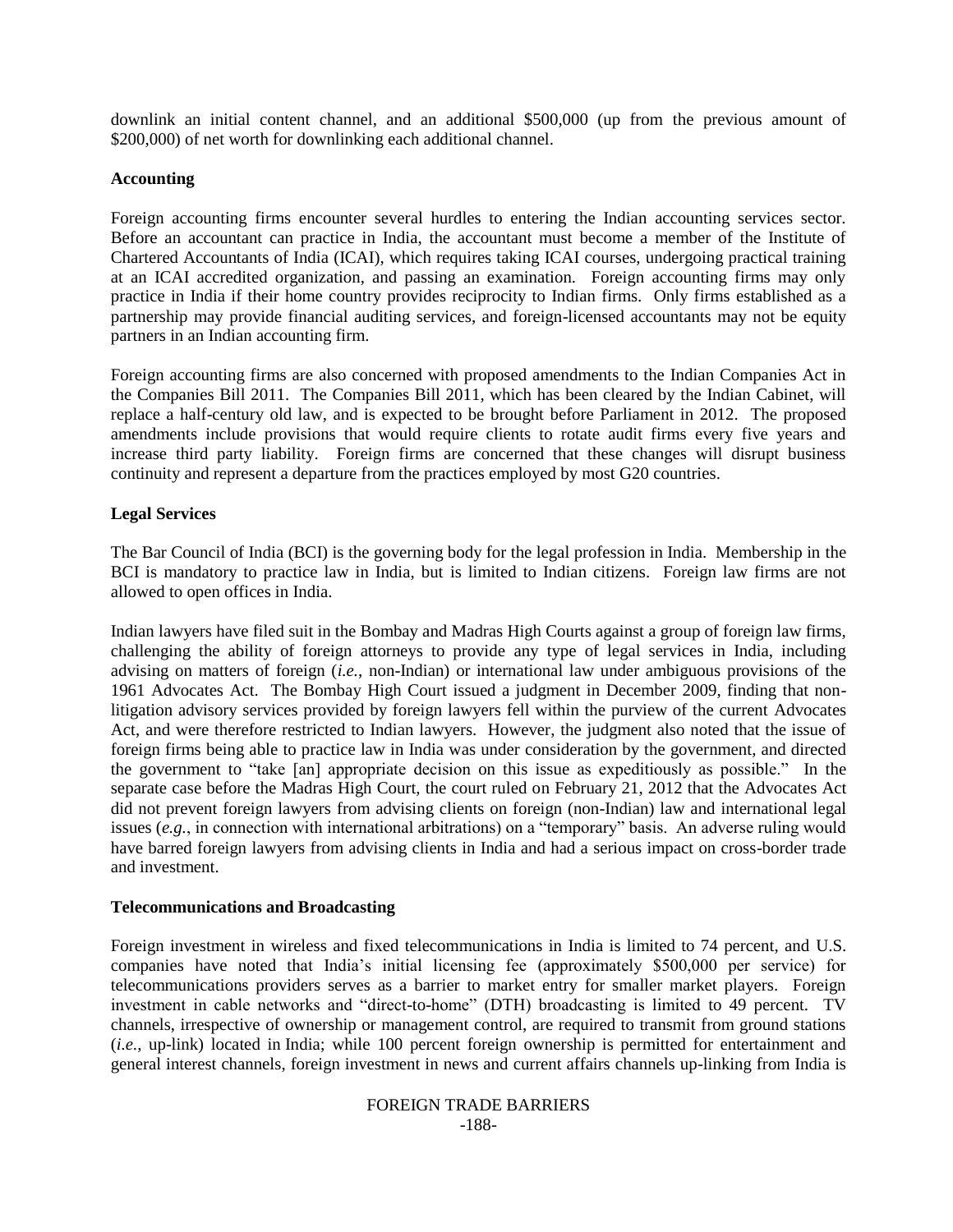limited to 26 percent. In August 2009, the Telecommunications Regulatory Authority of India (TRAI) recommended to the Department of Telecommunications (DoT) that the foreign direct investment cap for cable networks and DTH be increased from 49 percent to 74 percent. This recommendation has not yet been implemented.

India issued a series of new requirements for telecommunications service providers and equipment vendors in December 2009, March 2010, and July 2010, explaining that these were adopted to maintain the security of its commercial telecommunications networks. The requirements apply to the purchase of imported products and do not apply to products manufactured or developed in India by Indian-owned or -controlled manufacturers. Issued in the form of amendments to telecommunications service licenses, the new regulations imposed an inflexible and unworkable security approval process, mandating the forced transfer of technology to Indian companies, the escrowing of source code, and assurances against malware and spyware during the entire use of relevant equipment. These measures effectively halted billions of dollars worth of trade in telecommunications equipment and seemed unlikely to advance India's stated security objectives.

India issued a new telecommunications security policy in May 2011, which eliminated many of the most trade-distorting conditions of the previous telecommunications security policy that did not address the security issues cited by India. Concerns remain, however, regarding certain provisions in the May 2011 policy, including: (1) the requirement for telecommunications equipment vendors to test all imported information and communications technology (ICT) equipment in labs in India; (2) the requirement to allow the telecommunications service provider and government agencies to inspect a vendor"s manufacturing facilities and supply chain, and to perform security checks for the duration of the contract to supply the equipment; and (3) the imposition of strict liability and possible "blacklisting" of a vendor for taking "inadequate" precautionary security measures, without the right to appeal and other due process guarantees.

The government of India continues to hold equity in three telecommunications firms: a 26 percent interest in the international carrier, VSNL; a 56 percent stake in MTNL, which primarily serves Delhi and Mumbai; and 100 percent ownership of BSNL, which provides domestic services throughout the rest of India. These ownership stakes have caused private carriers to express concern about the fairness of India"s general telecommunications policies. For example, valuable wireless spectrum has been allocated and set aside for MTNL and BSNL instead of being allocated by competitive bidding. Although BSNL and MTNL paid a price that was equal to the final bid price paid by the winners of the 3G auction, they received their spectrum well ahead of private players.

India does not allow companies to provide Internet telephony over networks connected to the publicly switched telecommunications network unless they obtain a telecommunications license. In August 2008, TRAI forwarded recommendations to the DoT, suggesting that the barriers to the provision of Internet telephony be eliminated entirely. In December 2010, the DoT rejected TRAI"s recommendations.

U.S. satellite operators have long raised concerns about the closed and protected satellite services market in India. Even though current Indian regulations do not preclude the use of foreign satellites, foreign satellite capacity must in practice be provided through the Indian Space Research Organization (ISRO), effectively requiring foreign operators to sell capacity to a direct competitor. U.S. companies have noted that this requirement creates additional costs, allows ISRO to negotiate contract terms with the goal of moving the service to one of its satellites once capacity is available, and puts ISRO in a position of being able to determine the market growth rate. Although TRAI has in the past recommended that India adopt an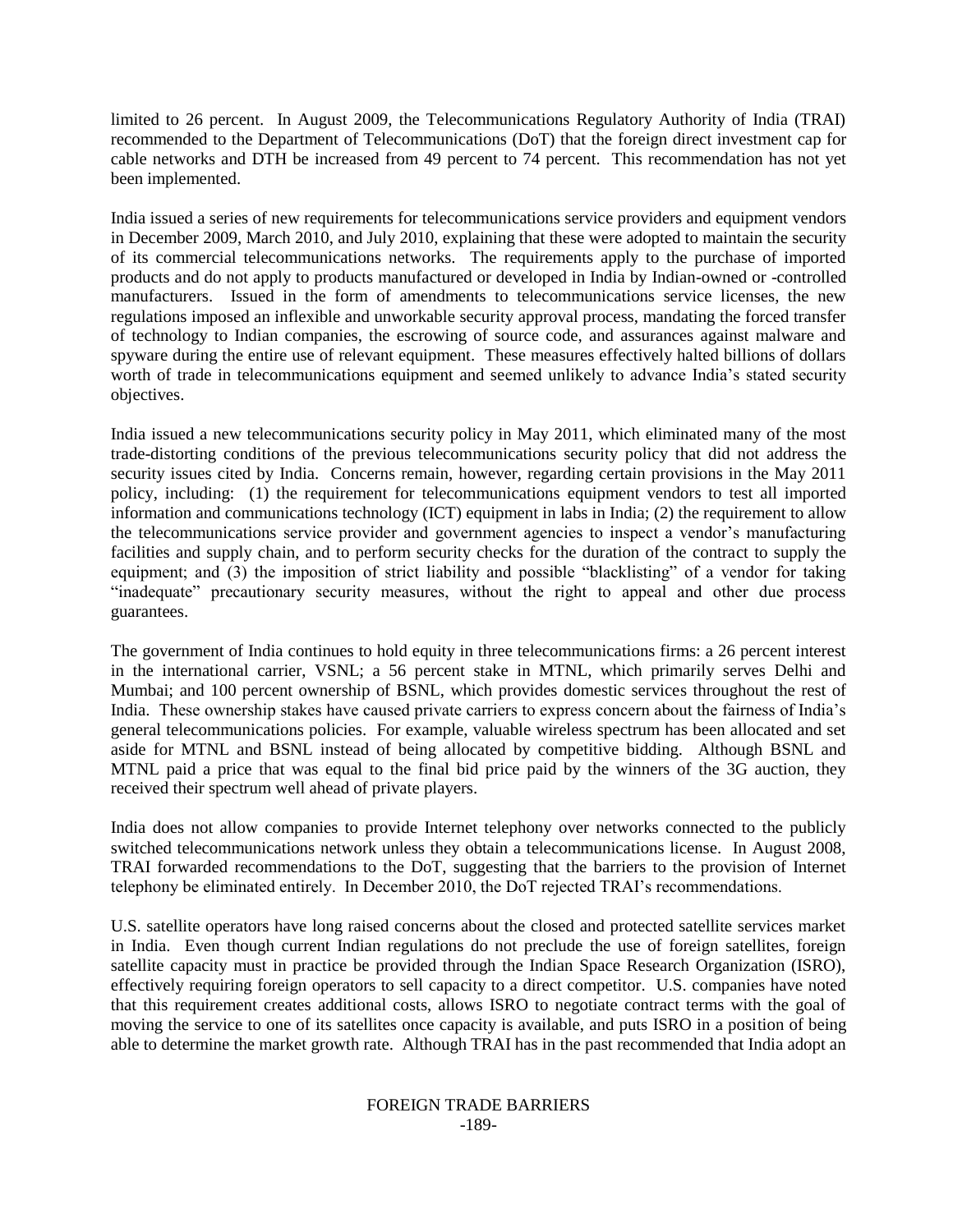"open skies" policy and allow competition in the satellite services market, no measures have been adopted to date to implement TRAI"s recommendations for further liberalization.

## **Distribution Services**

While 100 percent foreign ownership is permitted in wholesale cash and carry services, the retail sector in India is largely closed to foreign investment. Foreign investment in single-brand retailing is limited to 51 percent, while foreign investment in multi-brand retailing is prohibited outright. In January 2012, India issued a circular allowing foreign investors to invest in single-brand retail in excess of 51 percent (and up to 100 percent), but subject to a condition that 30 percent of the value of products sold by the retailer be sourced from small industries in India with plant and machinery capital of less than \$1,000,000. This requirement is likely to be prohibitive for retailers in technology industries, and those operating with globally-integrated supply chains. A November 2011 effort by the government of India to open India"s multi-brand retail market for the first time to foreign investment (subject to a 51 percent equity cap and conditions on minimum capitalization, state licensing, minimum back-end investment, and sourcing conditions) remains stalled due to political opposition.

India has periodically interpreted the activities of direct selling companies as violating the Prize Chits and Money Circulation Schemes (Banning) Act of 1978, creating uncertainty for companies operating in this market. Raids and seizures of property were undertaken in 2006 against a U.S. direct selling company operating in India with Foreign Investment Promotion Board approval. The case remains with the courts and could go to trial at any time. Industry groups have asked that the Department of Industrial Policy and Promotion issue a press note establishing a definition of direct selling and clarifying ambiguities, including ambiguity related to commissions earned in connection with the sale of products.

# **Postal and Express Delivery**

In 2011, the Department of Posts announced a proposed bill to replace the 1898 Post Office Act. Although the Department of Posts has not yet publicly released the text of the bill or otherwise made it available for comment, it has identified certain features of the bill in response to a question from Parliament. This response indicates that the bill would establish a monopoly on express delivery of items weighing up to 50 grams, and require that private operators charge twice the Express Mail Service rate in order to provide services falling within the monopoly. The bill would also establish a new licensing and registration scheme, potentially granting India Post regulatory authority over its private sector competitors. U.S. companies have expressed concern both with elements of the bill disclosed thus far, and with the possibility that the bill may move ahead for Parliamentary approval without an opportunity for stakeholder input on the final text of the bill.

# **Education**

Foreign providers of higher education services interested in establishing in India face a number of market access barriers, including a requirement that representatives of Indian states sit on university governing boards; quotas limiting enrollment; caps on tuition and fees; policies that create the potential for doubletaxation; and difficulties repatriating salaries and income from research. A draft Foreign Education Providers Bill, which is expected to be introduced in the Parliament in 2012, may address some of these issues.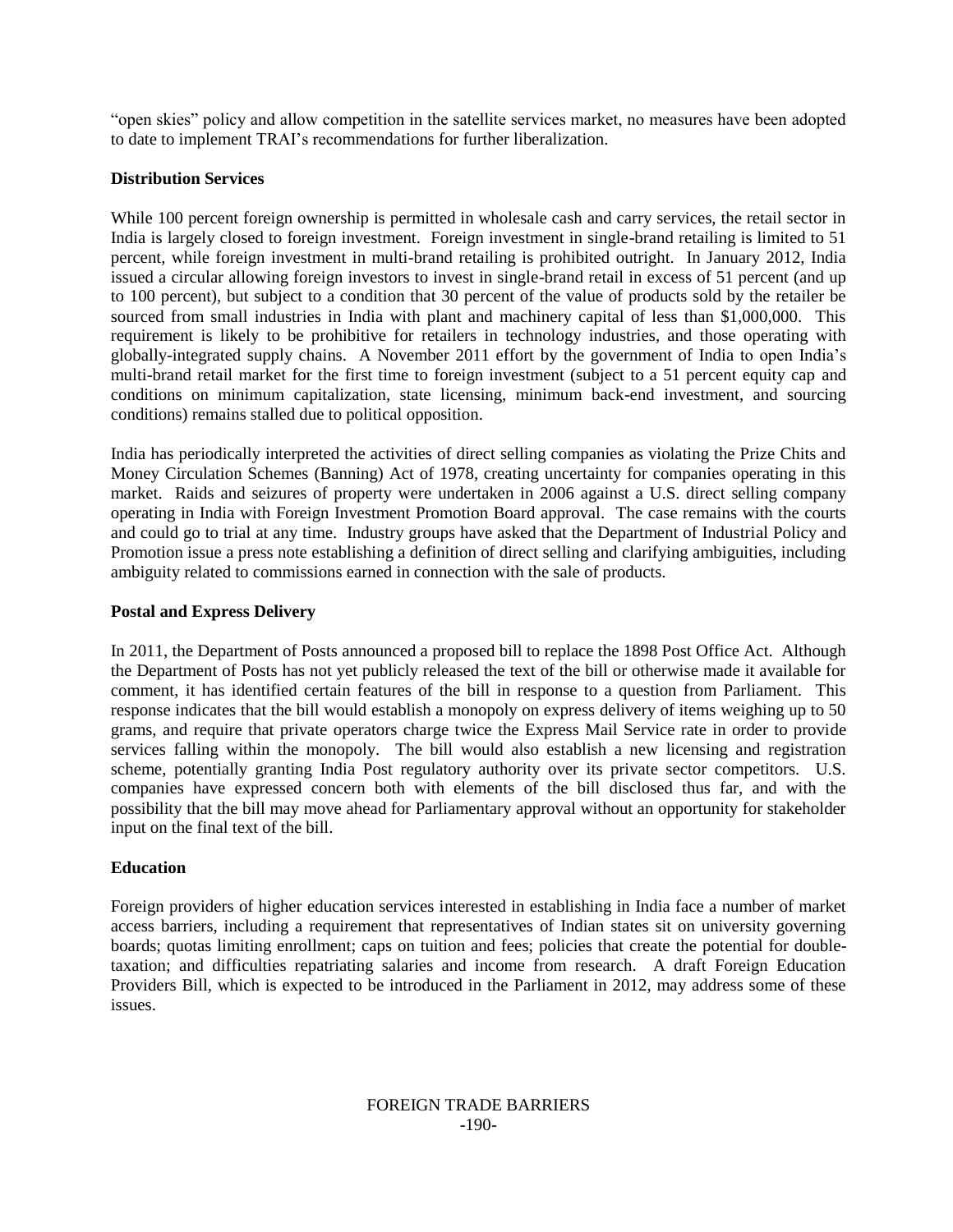## **INVESTMENT BARRIERS**

## **Equity Restrictions**

India continues to prohibit or severely restrict foreign investment in certain sectors, such as agriculture, multi-brand retail trade, railways, and real estate. Foreign direct investment (FDI) is permitted without the need for prior approval in many sectors, including bulk manufacturing activities, whereas prior government approval is required for investment in others. The Department of Industrial Policy and Promotion (DIPP), within the Ministry of Commerce and Industry, began issuing consolidated FDI policy circulars in April 2010, with circular revisions contemplated every six months. The last revision was released in October 2011 [\(http://dipp.nic.in/English/Policies/Policy.aspx\)](http://dipp.nic.in/English/Policies/Policy.aspx).

In its October 2011 "Consolidated FDI Policy," the Ministry of Commerce and Industry sought to clarify ongoing confusion about FDI rules applicable to existing investors in India. The Consolidated FDI Policy circular provides that if a company with foreign investment is majority-owned and controlled by resident Indians, the "downstream" investments of that company do not count towards FDI caps in the receiving entity or sector. By contrast, downstream investment by a foreign majority-owned or foreign controlled entity counts towards FDI caps. Thus, foreign shareholding is counted as domestic shareholding, so long as the investment is transacted via a company "controlled" by Indian residents and is less than 50 percent foreign-owned. The government no longer differentiates between portfolio and direct investment in calculating foreign ownership. As a result, several large firms, particularly banks with high foreign portfolio holdings may be in potential breach of foreign ownership limits. India"s two largest banks, ICICI Bank and HDFC Bank, may soon become "foreign" banks in light of the Consolidated FDI Policy Circular. Foreign investors hold 77 percent equity in ICICI and 64 percent in HDFC.

India has allowed 100 percent FDI in the pharmaceutical sector for several years with no requirement of government approval. In October 2011, India appeared to have moved away from this openness, adopting a requirement that foreign acquisition of pharmaceutical firms ("brownfield investments") be approved by the Competition Commission of India (CCI). FDI will still be permitted up to 100 percent, but such investment will no longer be automatic in this sector. Instead, the CCI is charged with "balancing" the public health concerns with the need to attract FDI when deciding whether to approve a particular acquisition. This "balancing" requirement erroneously presumes that FDI in the pharmaceutical sector is in tension with the government's public health objectives, and places the evaluation of such objectives in the hands of the CCI, which appears to be neither competent nor statutorily authorized to perform such analysis. The CCI has been tasked with developing regulations within six months to govern these brownfield decisions, during which time the Foreign Investment Promotion Board will determine approvals for acquisition of pharmaceutical firms by foreign companies.

India"s stringent and nontransparent regulations and procedures governing local shareholding inhibit inbound investment and increase risk to new entrants. Attempts by non-Indians to acquire 100 percent ownership of locally traded companies often face regulatory hurdles that may render ownership unobtainable under current practice, even though such acquisitions are legally permissible. Price control regulations in some sectors, such as the pharmaceutical sector, have further undermined incentives for foreign investors to increase their equity holdings in India.

## **Investment Disputes**

India"s poor track record in honoring and enforcing agreements with U.S. investors in the energy sector has improved in recent years. The central government, which has limited jurisdiction over commercial

## FOREIGN TRADE BARRIERS -191-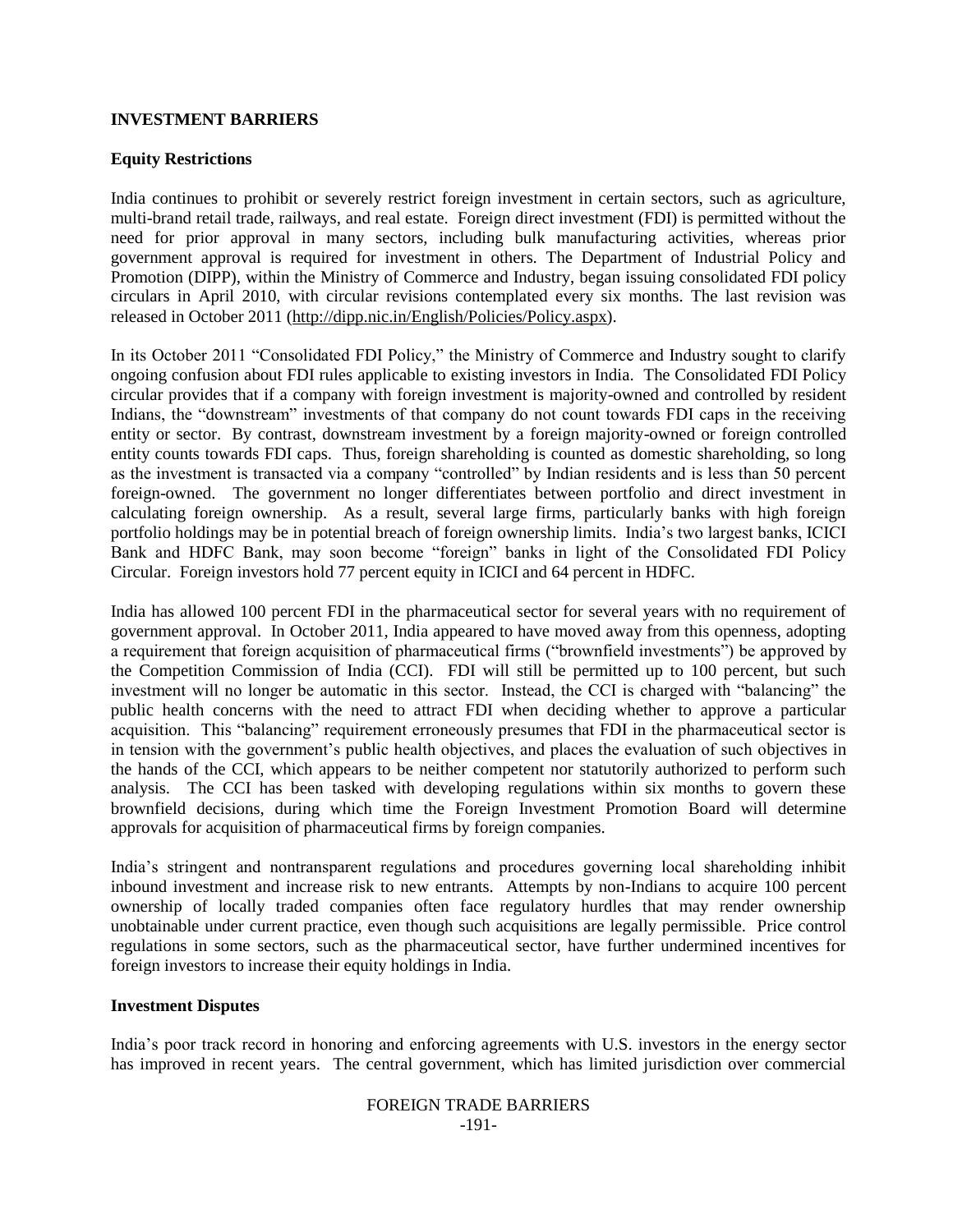disputes involving matters under state jurisdiction, has sought to have India"s states engage with investors in an effort to settle commercial disputes. A secure legal and regulatory framework for the private sector and institutionalized dispute resolution mechanisms to expedite resolution of commercial issues are important features of an attractive investment climate. India"s backlog of over 20 million legal cases throughout the country (according to a 2008 UN Development Program report) reflects the frequent delay of legal proceedings in India.

# **ANTICOMPETITIVE PRACTICES**

Historically, Indian firms faced few, if any, disincentives to engage in anticompetitive business practices. However, in 2002, the Indian government enacted the Competition Act, which created the CCI. The CCI began taking on cases in 2009, after delays caused by litigation and legislative amendments. The final provisions of the Act, governing mergers and acquisitions, came into force on June 1, 2011. The CCI is in the process of becoming fully staffed, and officials with the Federal Trade Commission and U.S. Justice Department have conducted multiple trainings with these new employees to discuss international best practices with the CCI.

# **OTHER BARRIERS**

India has an unwritten policy that favors countertrade (a form of trade in which imports and exports are linked in individual transactions). The Indian Minerals and Metals Trading Corporation is the major countertrade body, although the State Trading Corporation also handles a small amount of countertrade. Private companies also are encouraged to use countertrade. Global tenders usually include a clause stating that, all other factors being equal, preference will be given to companies willing to agree to countertrade.

India issued new guidelines in July 2010 as part of the Jawaharlal Nehru National Solar Mission (JNNSM), requiring that eligible solar project developers source certain materials from domestic manufacturers in order to receive preferential power rates. In the first part of Phase I of the JNNSM, all projects based on solar photovoltaic (PV) technology were required to source crystalline silicon modules from manufacturers in India, while solar thermal projects were required to meet a 30 percent local content threshold. These local content requirements were expanded significantly in August 2011, such that PV cells as well as modules used in JNNSM projects must be manufactured in India. These restrictions have effectively blocked imports of U.S. equipment based on crystalline silicon technology for use in JNNSM projects, affecting a large segment of U.S. solar manufacturers.

India issued a number of policy proposals in 2011 aimed at encouraging domestic manufacturing in the telecommunications equipment, electronic products, and information technology areas. These proposals include certain recommendations by the TRAI; procurement preference guidelines for electronic products, adopted by the Cabinet and awaiting final approval by the Ministry of Communications and Information Technology (MCIT); and Draft National Policies on Electronics, Information Technology, and Telecommunications also proposed by MCIT. Certain aspects of these proposals, if implemented, would impose significant barriers to trade in the ICT sector. Moreover, such approaches, as well other proposals such as increased conformity assessment procedures and domestic preferences in government procurement, will likely do little to foster domestic manufacturing, but instead produce perverse consequences of discouraging investment, weakening ICT infrastructure, and increasing costs to Indian consumers and firms seeking to do business in India.

Potential challenges to making defense sales include the lack of a signed Communication Interoperability and Security Memorandum of Agreement (CISMOA) and a Basic Exchange and Cooperation Agreement

#### FOREIGN TRADE BARRIERS -192-